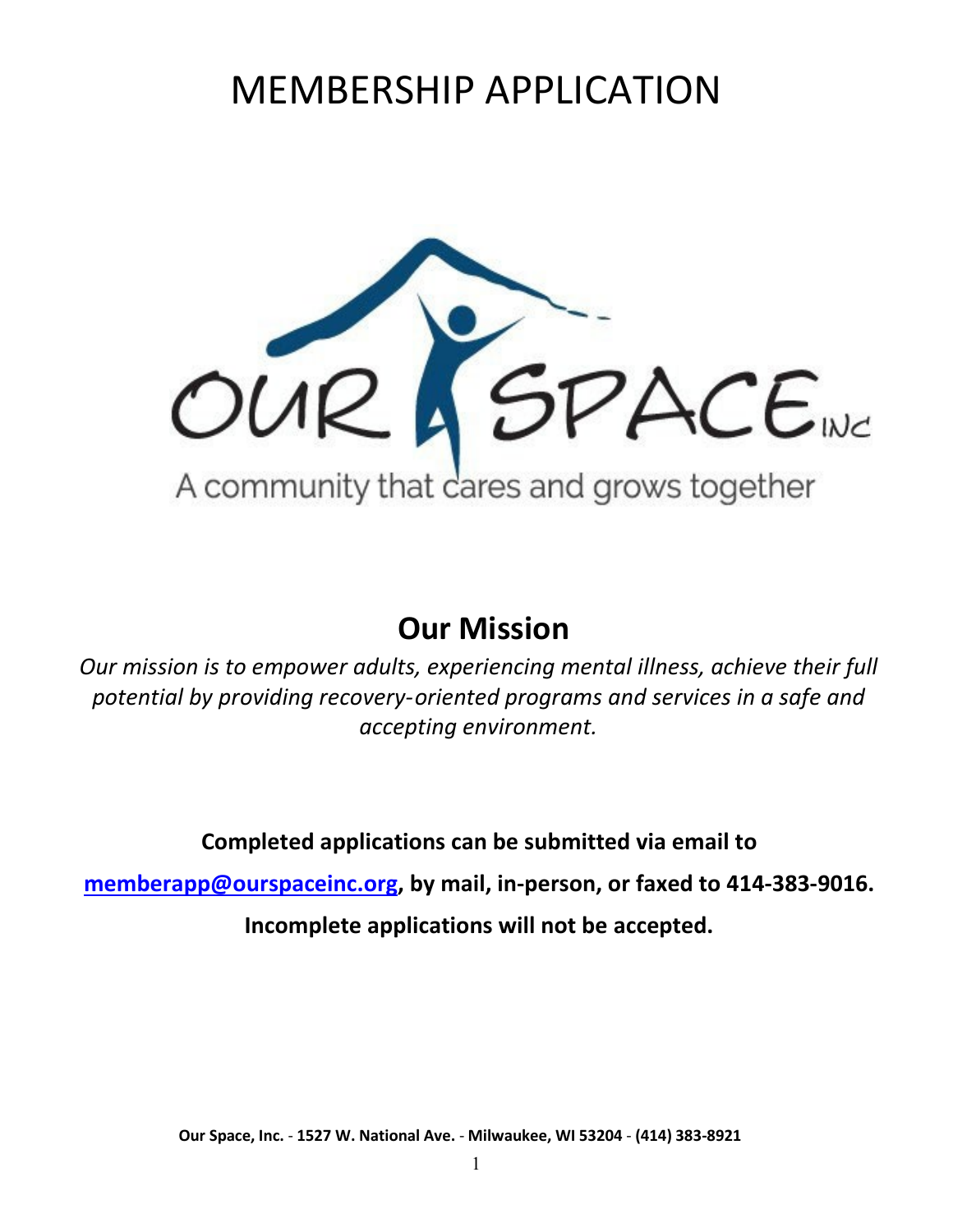### **What Our Space Can Offer You**

Our Space provides community living support services to adults to promote stabilization and recovery. Our programs offer occupational therapy, peer support, educational, recreational, and psycho‐ socialization services. All programs are in response to the expressed needs of the individual and we encourage autonomy among the members we serve.

### **What will I gain from Our Space?**

- Learn to improve socialization skills
- Create and maintain a network of peers
- Relax and enjoy healthy affordable fun
- Learn skills through participation in the educational groups
- Receive support through weekly groups

### **Why should I recommend people to Our Space?**

- Our Space provides social, recreational, educational and activities
- Members develop positive peer support networks
- Increase independence and raise self-esteem through active participation in activities and groups
- Our Space, Inc. is a "member driven" organization, which allows for everyone to express needs and help plan group activities
- Opportunity to become a Board member and set policies on important issues and concerns
- Members choose the degree of involvement and participation they can handle. Our only expectation is that they follow the rules and regulations for the center.

### **Member Process**

•**Independence-** While criteria for membership is a diagnosis of a mental illness, Our Space is not an adult day care facility and members must be at a level of functioning which requires no staff assistance.

•**Reference-** Prospective members are required to fill out the application in its entirety, which includes a reference from a mental health professional. Reference needs to be signed by a mental health professional such as a case manager, a social worker, a therapist, a psychologist or psychiatrist.

•**Tour-** Prospective members are required to tour the facility as part of the application process. The tour determines if Our Space services are a right fit for them. Please call (414) 383-8921 to schedule a tour and/or indicate tour needed via email when submitting the completed application to [memberapp@ourspaceinc.org.](mailto:memberapp@ourspaceinc.org)

•**Approval-** Upon receipt of a complete application and tour of facility, individuals will be notified of membership approval or denial via phone call, email, and mail within 7-10 business days.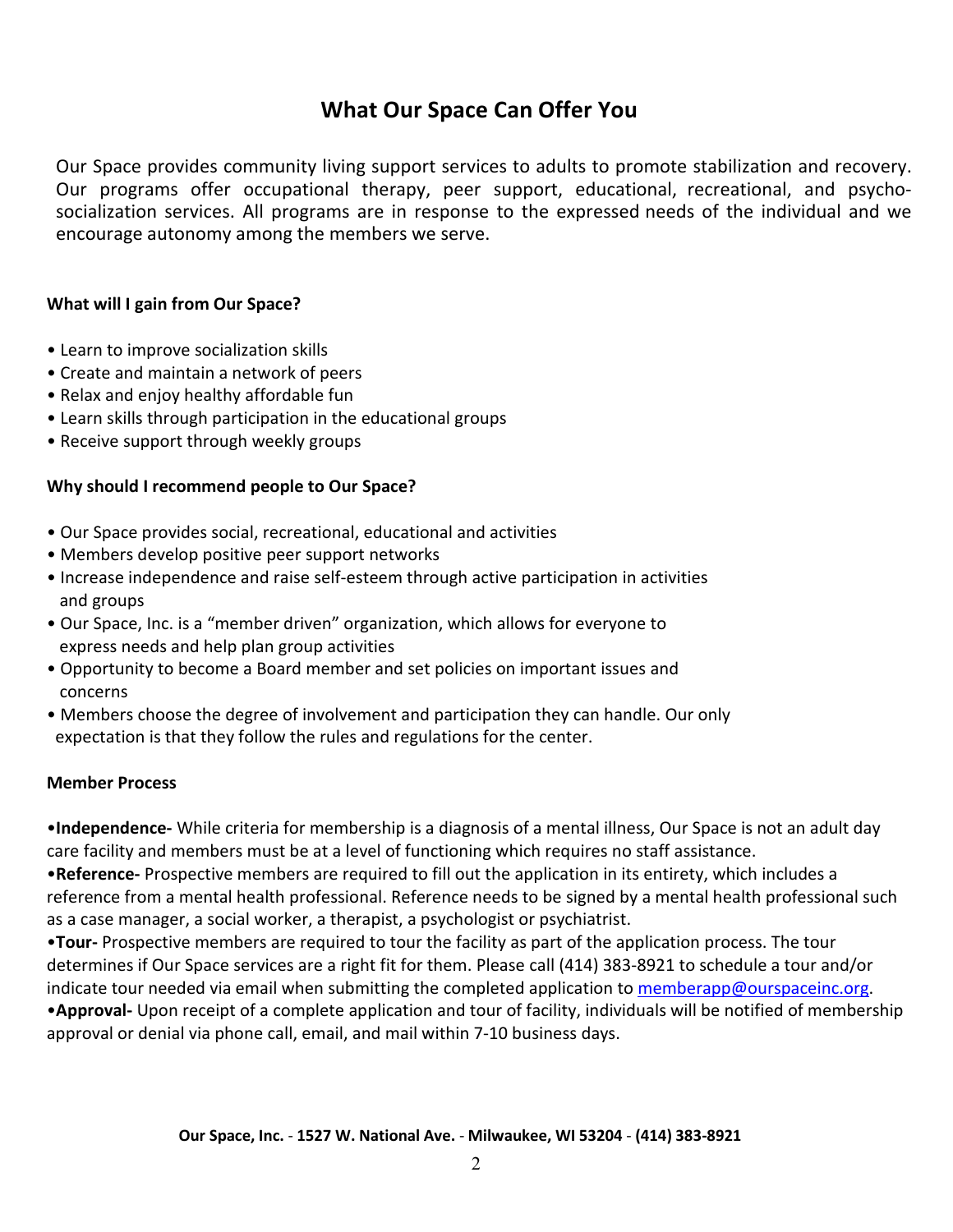# **Our Space Membership Application**

| Street                                                                                                                                | City State | in the state of the state of the state of the state of the state of the state of the state of the state of the |  |
|---------------------------------------------------------------------------------------------------------------------------------------|------------|----------------------------------------------------------------------------------------------------------------|--|
|                                                                                                                                       |            |                                                                                                                |  |
|                                                                                                                                       |            |                                                                                                                |  |
|                                                                                                                                       |            |                                                                                                                |  |
| <b>Ethnicity:</b> White $\Box$ African American $\Box$ American Indian/Alaska Native $\Box$ Asian $\Box$ Hispanic/Latino              |            |                                                                                                                |  |
|                                                                                                                                       |            |                                                                                                                |  |
|                                                                                                                                       |            |                                                                                                                |  |
|                                                                                                                                       |            |                                                                                                                |  |
|                                                                                                                                       |            |                                                                                                                |  |
|                                                                                                                                       |            |                                                                                                                |  |
|                                                                                                                                       |            |                                                                                                                |  |
|                                                                                                                                       |            |                                                                                                                |  |
|                                                                                                                                       |            |                                                                                                                |  |
|                                                                                                                                       |            |                                                                                                                |  |
|                                                                                                                                       |            |                                                                                                                |  |
|                                                                                                                                       |            |                                                                                                                |  |
|                                                                                                                                       |            |                                                                                                                |  |
| $\Box$ CCS $\Box$ CSP $\Box$ TCM $\Box$ Other _____________                                                                           |            |                                                                                                                |  |
| If enrolled in CCS, care coordinator must send CCS referral form and RPOC to bsaenz@ourspaceinc.org<br>upon notification of approval. |            |                                                                                                                |  |
| Transportation: □ Bus □ Van/Care Cab □ Owner Car □ Walk □ Other                                                                       |            |                                                                                                                |  |
|                                                                                                                                       |            |                                                                                                                |  |
|                                                                                                                                       |            |                                                                                                                |  |
|                                                                                                                                       |            |                                                                                                                |  |
|                                                                                                                                       |            |                                                                                                                |  |
| Have you toured the facility with an Our Space staff member yet? No___ Yes ___                                                        |            |                                                                                                                |  |
| If yes, what date did you complete the tour _____________________                                                                     |            |                                                                                                                |  |
|                                                                                                                                       |            |                                                                                                                |  |

**Our Space, Inc.** ‐ **1527 W. National Ave.** ‐ **Milwaukee, WI 53204** ‐ **(414) 383‐8921**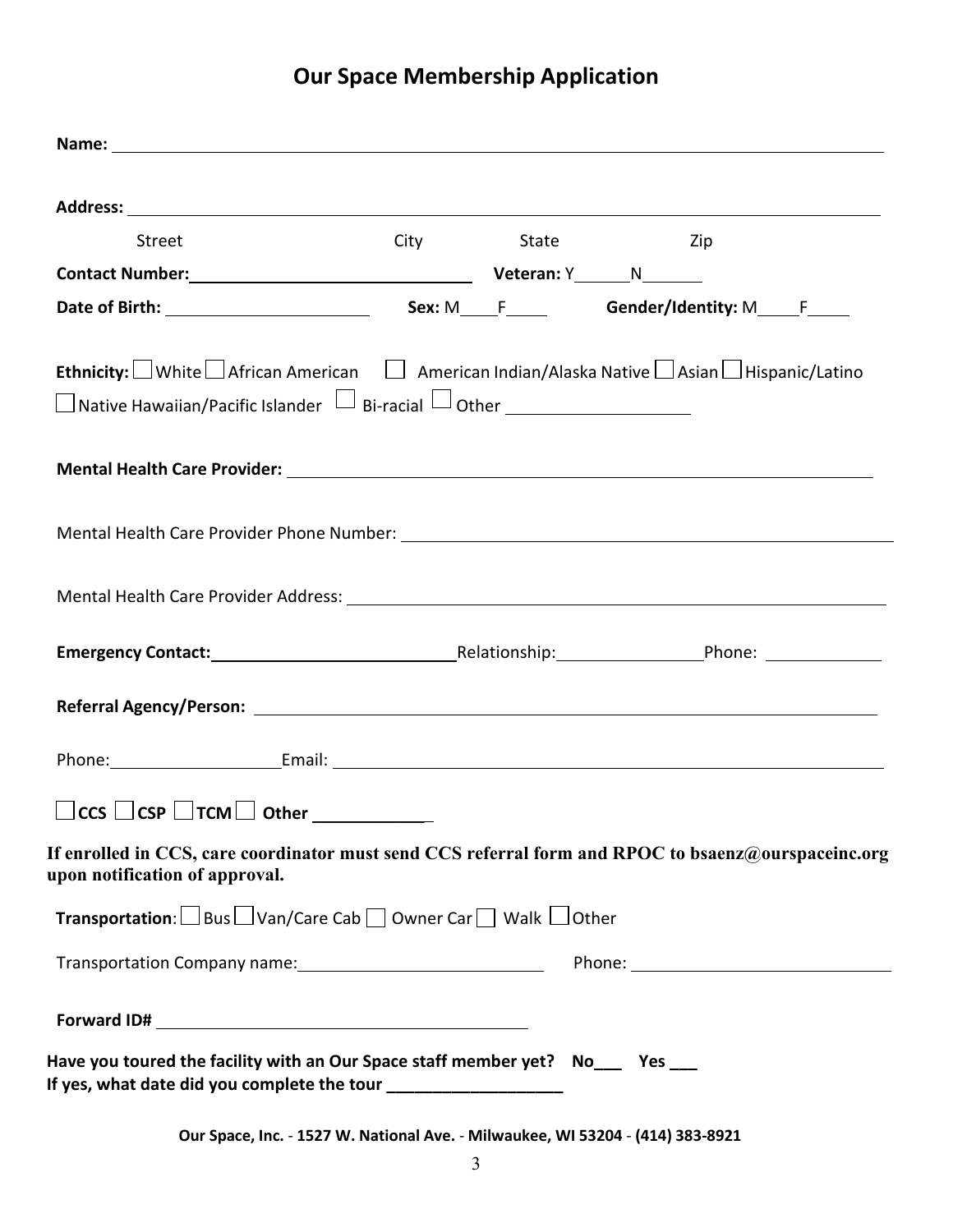### **Member Eligibility Reference**

### **I give Our Space, Inc. permission to contact the below reference regarding eligibility for membership with Our Space.**

| Name of Reference/Organization | Relationship                                                                                                                                                               |
|--------------------------------|----------------------------------------------------------------------------------------------------------------------------------------------------------------------------|
| Applicant's Signature          | Date                                                                                                                                                                       |
|                                | Dlasse note busykmitting this desympaty with an electronic cianatum you are agreeding that your electronic is another is the lead on windows to function monual cianature. |

Please note, by submitting this document with an electronic signature, you are agreeing that your electronic signature is the legal equivalent of your manual signature.

**‐ ‐ ‐ ‐ ‐ ‐ ‐ ‐ ‐ ‐ ‐ ‐ ‐ ‐ ‐ ‐ ‐ ‐ ‐ ‐ ‐ ‐ ‐ ‐ ‐ ‐ ‐ ‐ ‐ ‐ - - - - - ‐ ‐ ‐ ‐ ‐ ‐ ‐ ‐ ‐ ‐ - - - - ‐ ‐ Information below must be completed by a mental health professional, such as a case manager, social worker, therapist, peer specialistor psychiatrist***.* 

What is this individual's Mental Illness Diagnosis?

Our Space members are not supervised at all times, are voluntary, and are able to leave the facility at any time.Do you have any concerns or foresee any issues regarding this individual's participation in this type of program?

| Is there anything Our Space should be aware of regarding this individual's capacity to interact with others in a social |  |
|-------------------------------------------------------------------------------------------------------------------------|--|
| setting, any behavioral concerns or triggers?                                                                           |  |

Any additional information that would be helpful for the staff to know:

| <b>Print Name:</b> | Signature:                                                                                                                                                               |  |
|--------------------|--------------------------------------------------------------------------------------------------------------------------------------------------------------------------|--|
| <b>Address</b>     | Phone:                                                                                                                                                                   |  |
|                    | Please note, by submitting this document with an electronic signature, you are agreeing that your electronic signature is the legal equivalent of your manual signature. |  |

Thank you for your referral! If you have any questions or additional comments, please contact us at (414) 383‐8921.

**Our Space, Inc.** ‐ **1527 W. National Ave.** ‐ **Milwaukee, WI 53204** ‐ **(414) 383‐8921**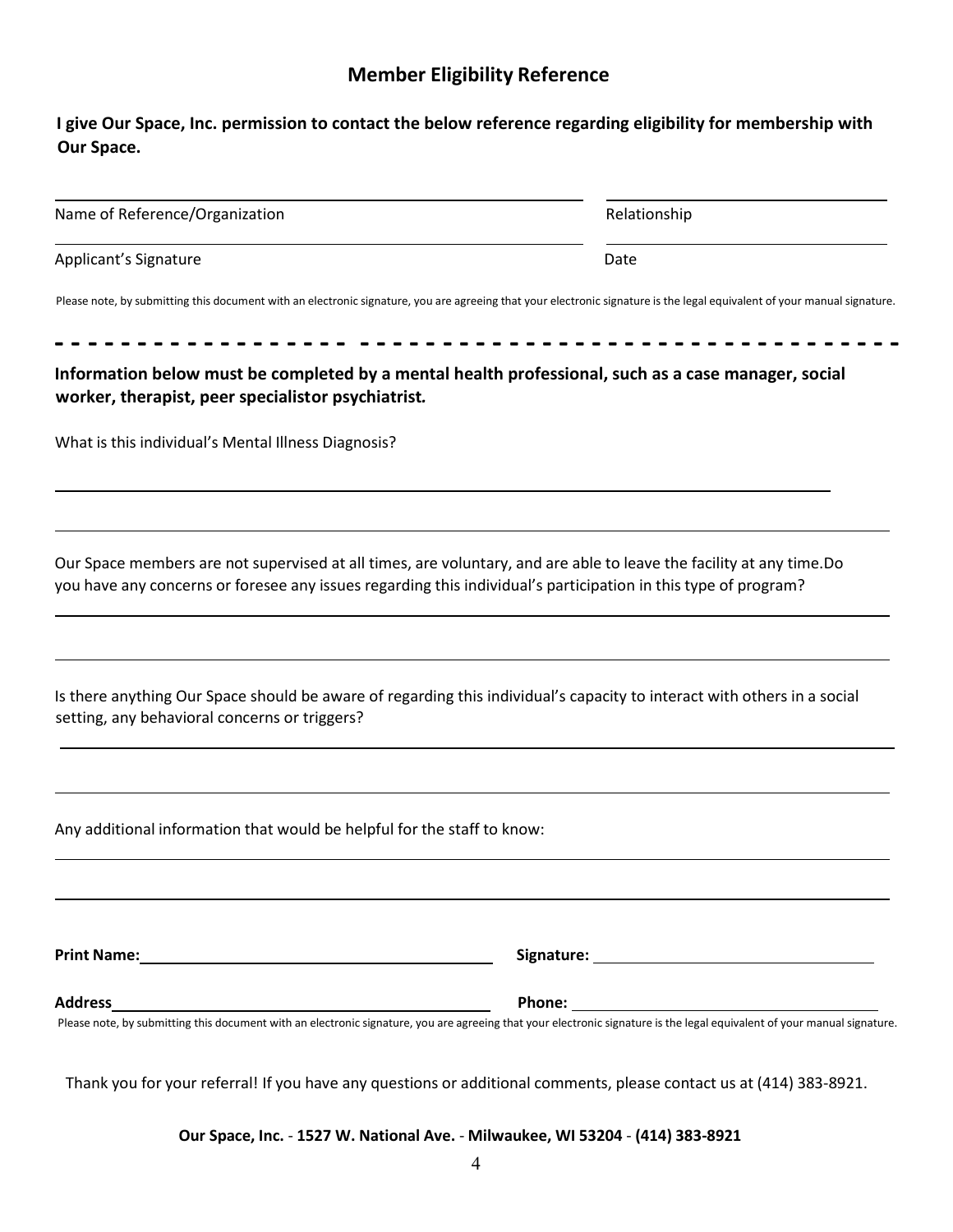### **Rules and Regulations**

*The following rules are not designed to restrict personal rights and activities, but to ensure that the rights and property of ALL are respected. Failure to adhere to these rules will result in disciplinary action.*

- 1. Smoking allowed in designated area only.
- 2. Please use appropriate language.
- 3. No sleeping while participating in Our Space, Inc. Drop-in Center programming.
- 4. Threats, acts of physical or verbal violence, or abuse, will not be permitted
- 5. Sexual harassment (verbal or physical) toward staff, or members, is prohibited.
- 6. Theft of any kind will lead to automatic expulsion.
- 7. Attending Our Space, Inc. under the influence of alcohol and/or controlled substances is not permitted.
- 8. No weapons allowed.
- 9. Please do not harass other members for money, use of cell phones, food, or other items while at Our Space, Inc., or businesses surrounding the facilities.
- 10. Remain in areas designated for the use of Our Space members. Do not go upstairs unless a group is in session, or prior permission is granted.
- 11. Please pick up after yourself.
- 12. Seat belts are required when traveling for activities outside the Our Space, Inc. facilities.
- 13. Food is only allowed in designated areas.
- 14. Care must be taken will all furniture and equipment.
- 15. Please turn cell phones off during groups. If you must keep your phone on, be sure to silence the ringer.
- 16. Out of consideration for others, please do not take phone calls or listen to music without headphones in the Our Space community room.
- 17. Out of consideration for the comfort of all members, emotional support animals are not allowed at any Our Space, Inc. Drop-in Center programming.
- 18. Coffee is available for individuals who are active members of the Our Space, Inc. Drop- In Center programming only.
- 19. It is the responsibility of the staff to enforce these rules. If you have a concern about the rules, please consult a staff member immediately.

### **I have read the rules and my signature is an indication that I agree to abide by the rules.**

**Signature: Date:**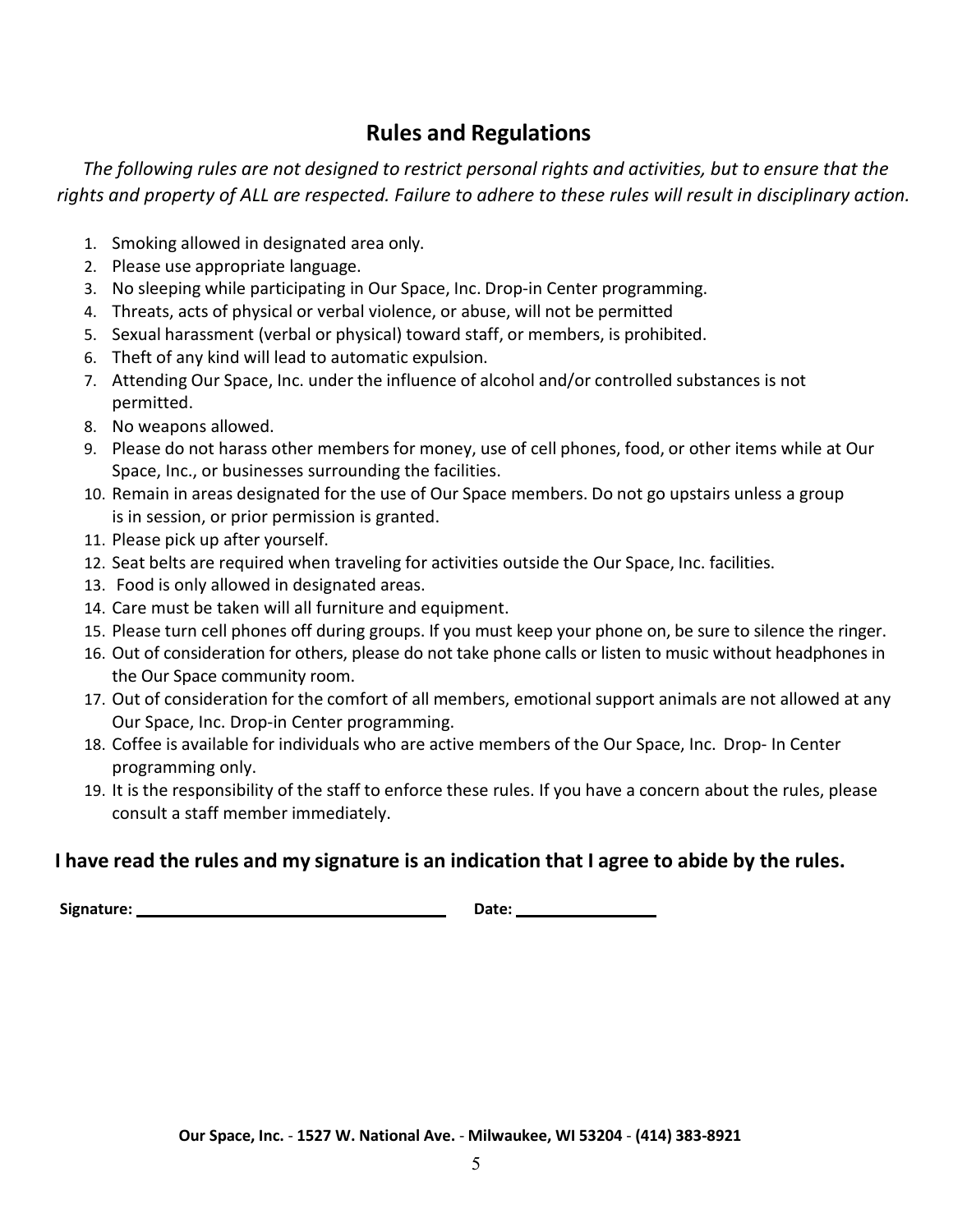### **General Information**

*We understand that you may be sensitive about providing the following information. It is, however, essential to help us in maintaining the quality of programming. This information will be kept confidential and personal information and photographs will not be released without your formal written consent (see page 7).* 

Do you have any significant medical conditions (such as history of seizures, heart condition, diabetes, allergies to medications, etc.)? No Yes If yes, please explain:

### **Goals:**

- \_\_Decrease feelings of depression
- \_ Manage stress/anxiety
- Have a safe and comfortable place to be
- \_\_Improve my physical fitness
- Make more productive use of my time
- \_\_ Feel more calm and peaceful
- Ready myself for future employment
- \_\_ Connect with others
- \_\_ Manage my anger in a healthy way
- \_\_ Cope better with problems
- \_ Learn to stand up for myself
- \_\_ Improve my social skills/make friends
- Have better control of my emotions
- Feel better about myself
- \_\_ Improve my social relationships
- Healthy boundary setting
- \_\_Other\_\_\_\_\_\_\_\_\_\_\_\_\_\_\_\_\_\_\_\_\_\_\_\_\_\_\_\_\_\_\_\_\_\_\_\_\_\_\_\_\_\_\_\_\_\_\_\_\_\_\_\_\_\_\_\_\_\_\_

### **Alcohol and Drugs**:

| Have you ever had a problem with drugs and/or alcohol? No                                   | Yes | Do you smoke? No | Yes |
|---------------------------------------------------------------------------------------------|-----|------------------|-----|
| Are you currently using alcohol and/or non-prescription drugs? No                           |     | Yes              |     |
| If yes, are you interested in obtaining information about alcohol and/or drug treatment? No |     |                  | Yes |

### **Mental Health**:

| Have you ever been hospitalized for mental illness? No Yes Last hospitalization?                                |
|-----------------------------------------------------------------------------------------------------------------|
| Are you currently involved in a treatment program (day treatment, psychiatrist, psychologist, social worker, or |
| community held groups)? No<br>Yes                                                                               |

### **Housing**:

| Do you currently have permanent housing? No Yes |                 |  |                               |
|-------------------------------------------------|-----------------|--|-------------------------------|
| If yes, do you live in a: Group home            | Apartment House |  | Nursing Home With your family |
| Rooming House Other:                            |                 |  |                               |